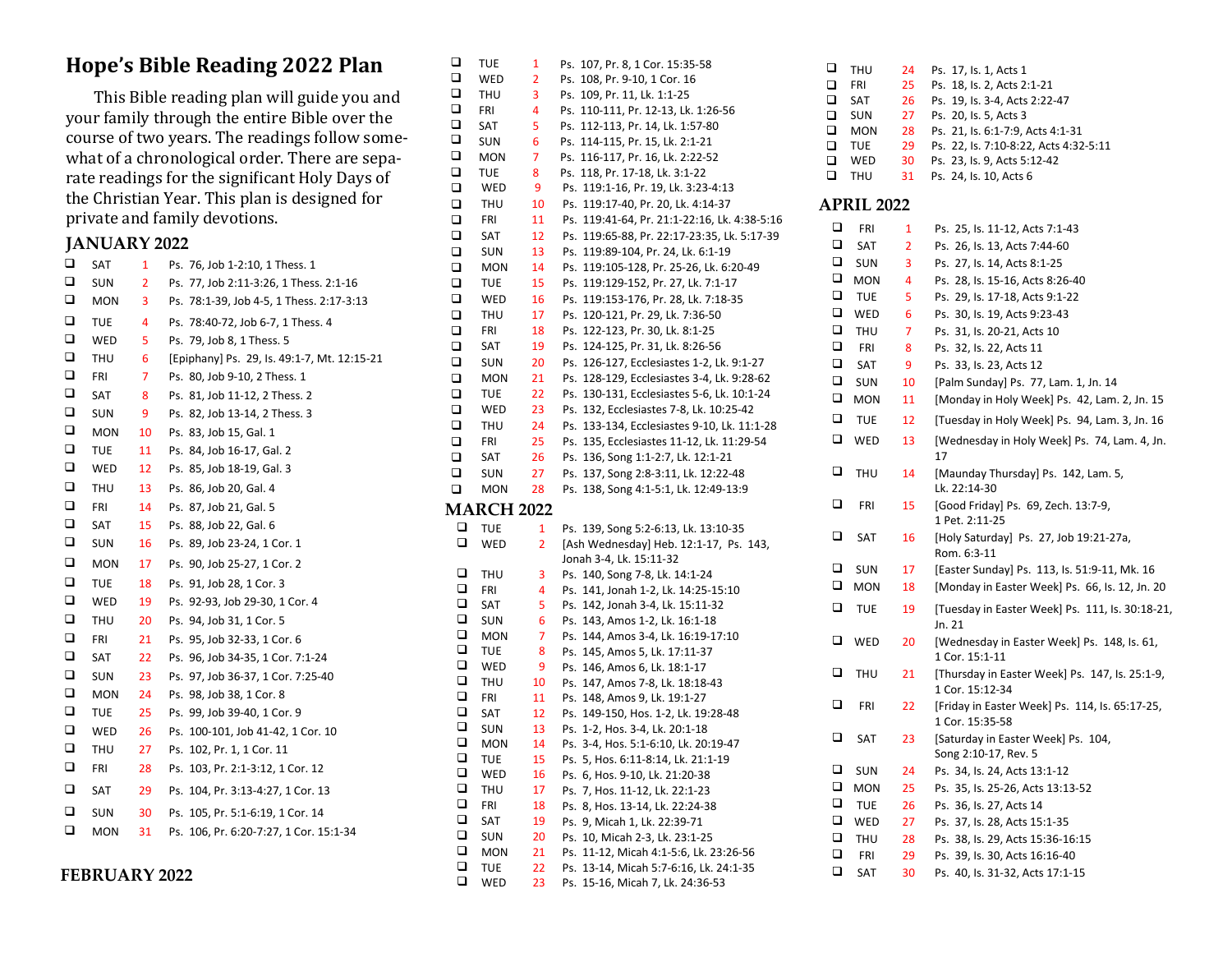#### **MAY 2022**

| □      | <b>SUN</b> | 1              | Ps. 41, Is. 33, Acts 17:16-34        |
|--------|------------|----------------|--------------------------------------|
| $\Box$ | <b>MON</b> | $\overline{2}$ | Ps. 42, Is. 34-35, Acts 18           |
| $\Box$ | <b>TUE</b> | 3              | Ps. 43, ls. 36:1-37:13, Acts 19:1-20 |
| $\Box$ | WED        | 4              | Ps. 44, ls. 37:14-38, Acts 19:21-41  |
| $\Box$ | THU        | 5              | Ps. 45, ls. 38-39, Acts 20:1-16      |
| $\Box$ | FRI        | 6              | Ps. 46, Is. 40, Acts 20:17-38        |
| $\Box$ | SAT        | 7              | Ps. 47, Is. 41, Acts 21:1-16         |
| $\Box$ | <b>SUN</b> | 8              | Ps. 48, Is. 42, Acts 21:17-36        |
| $\Box$ | MON        | 9              | Ps. 49, Is. 43, Acts 21:37-22:29     |
| □      | <b>TUE</b> | 10             | Ps. 50, Is. 44, Acts 22:30-23:11     |
| $\Box$ | WED        | 11             | Ps. 51, Is. 45, Acts 23:12-35        |
| $\Box$ | <b>THU</b> | 12             | Ps. 52, Is. 46, Acts 24              |
| $\Box$ | FRI        | 13             | Ps. 53-54, Is. 47, Acts 25           |
| $\Box$ | SAT        | 14             | [Ascension] Ps. 24, 2 Kings 2:1-15,  |
|        |            |                | Heb. 4:14-5:10                       |
| □      | <b>SUN</b> | 15             | Ps. 55, Is. 48, Acts 26              |
| $\Box$ | <b>MON</b> | 16             | Ps. 56, Is. 49, Acts 27:1-12         |
| $\Box$ | <b>TUE</b> | 17             | Ps. 57, Is. 50, Acts 27:13-44        |
| □      | WED        | 18             | Ps. 58, Is. 51, Acts 28:1-16         |
| $\Box$ | <b>THU</b> | 19             | Ps. 59, Is. 52-53, Acts 28:17-31     |
| $\Box$ | <b>FRI</b> | 20             | Ps. 60, Is. 54, James 1              |
| $\Box$ | SAT        | 21             | Ps. 61, Is. 55-56, James 2           |
| $\Box$ | <b>SUN</b> | 22             | Ps. 62, Is. 57, James 3              |
| □      | <b>MON</b> | 23             | Ps. 63, Is. 58, James 4              |
| $\Box$ | <b>TUE</b> | 24             | Ps. 64, Is. 59, James 5              |
| $\Box$ | WED        | 25             | Ps. 65, ls. 60, 1 Pet. 1             |
| $\Box$ | THU        | 26             | Ps. 66-67, ls. 61, 1 Pet. 2          |
| $\Box$ | <b>FRI</b> | 27             | Ps. 68, Is. 62, 1 Pet. 3             |
| $\Box$ | SAT        | 28             | Ps. 69, Is. 63:1-14, 1 Pet. 4        |
| $\Box$ | SUN        | 29             | Ps. 70, ls. 63:15-64:12, 1 Pet. 5    |
| $\Box$ | <b>MON</b> | 30             | Ps. 71, ls. 65:1-16, 2 Pet. 1        |
| □      | <b>TUE</b> | 31             | Ps. 72, ls. 65:17-66:6, 2 Pet. 2     |

#### **JUNE 2022**

| □      | WED        | 1              | Ps. 73, Is. 66:7-24, 2 Pet. 3                     |
|--------|------------|----------------|---------------------------------------------------|
| ◻      | <b>THU</b> | $\overline{2}$ | Ps. 74, Nah. 1, Jude 1                            |
| $\Box$ | <b>FRI</b> | 3              | Ps. 75, Nah. 2-3, Jn. 1:1-28                      |
| □      | SAT        | 4              | [Pentecost Eve] Ps. 33, Ezekiel 36:22-28, 1 Jn. 1 |
| $\Box$ | SUN        | 5              | [Pentecost] Ps. 145, Acts 10:34-48, Gal. 5:16-26  |
| □      | <b>MON</b> | 6              | Ps. 76, Zeph. 1, Jn. 1:29-51                      |
| $\Box$ | TUE        | 7              | Ps. 77, Zeph. 2, Jn. 2                            |
| □      | <b>WED</b> | 8              | Ps. 78:1-39, Zeph. 3, Jn. 3:1-21                  |
| □      | THU        | 9              | Ps. 78:40-72, Deut. 1, Jn. 3:22-36                |
| □      | <b>FRI</b> | 10             | Ps. 79, Deut. 2, Jn. 4:1-42                       |
| o      | SAT        | 11             | Ps. 80, Deut. 3, Jn. 4:43-5:18                    |
| □      | SUN        | 12             | [Trinity Sunday] Ps. 100, Num. 6:22-27,           |
|        |            |                | Eph. 3:14-21                                      |
| □      | <b>MON</b> | 13             | Ps. 81, Deut. 4:1-31, Jn. 5:19-47                 |
| □      | <b>TUE</b> | 14             | Ps. 82, Deut. 4:32-49, Jn. 6:1-21                 |
| □      | WED        | 15             | Ps. 83, Deut. 5, Jn. 6:22-71                      |
| $\Box$ | THU        | 16             | Ps. 84, Deut. 6, Jn. 7:1-24                       |
| □      | FRI        | 17             | Ps. 85, Deut. 7, Jn. 7:25-53                      |
|        |            |                |                                                   |
| □      | <b>SAT</b> | 18             | Ps. 86, Deut. 8, Jn. 8:1-30                       |
| $\Box$ | <b>SUN</b> | 19             | Ps. 87, Deut. 9, Jn. 8:31-59                      |
| $\Box$ | <b>MON</b> | 20             | Ps. 88, Deut. 10, Jn. 9                           |
| □      | TUE        | 21             | Ps. 89, Deut. 11, Jn. 10:1-21                     |
| ❏      | <b>WED</b> | 22             | Ps. 90, Deut. 12, Jn. 10:22-42                    |
| $\Box$ | <b>THU</b> | 23             | Ps. 91, Deut. 13:1-14:21, Jn. 11:1-44             |
| $\Box$ | <b>FRI</b> | 24             | Ps. 92-93, Deut. 14:22-15:23, Jn. 11:45-12:11     |
| ❏      | SAT        | 25             | Ps. 94, Deut. 16:1-17:7, Jn. 12:12-36a            |
| $\Box$ | SUN        | 26             | Ps. 95, Deut. 17:8-18:22, Jn. 12:36-50            |
| ❏      | <b>MON</b> | 27             | Ps. 96, Deut. 19-20, Jn. 13:1-20                  |
| □      | <b>TUE</b> | 28             | Ps. 97, Deut. 21, Jn. 13:21-38                    |
| □      | WED        | 29             | Ps. 98, Deut. 22, Jn. 14                          |



# *Bible Reading Plan*

2022 January-June



"For the word of God is living and active, sharper than any two-edged sword, piercing to the division of soul and of spirit, of joints and of marrow, and discerning the thoughts and intentions of the heart."

#### **—***Hebrews 4:12*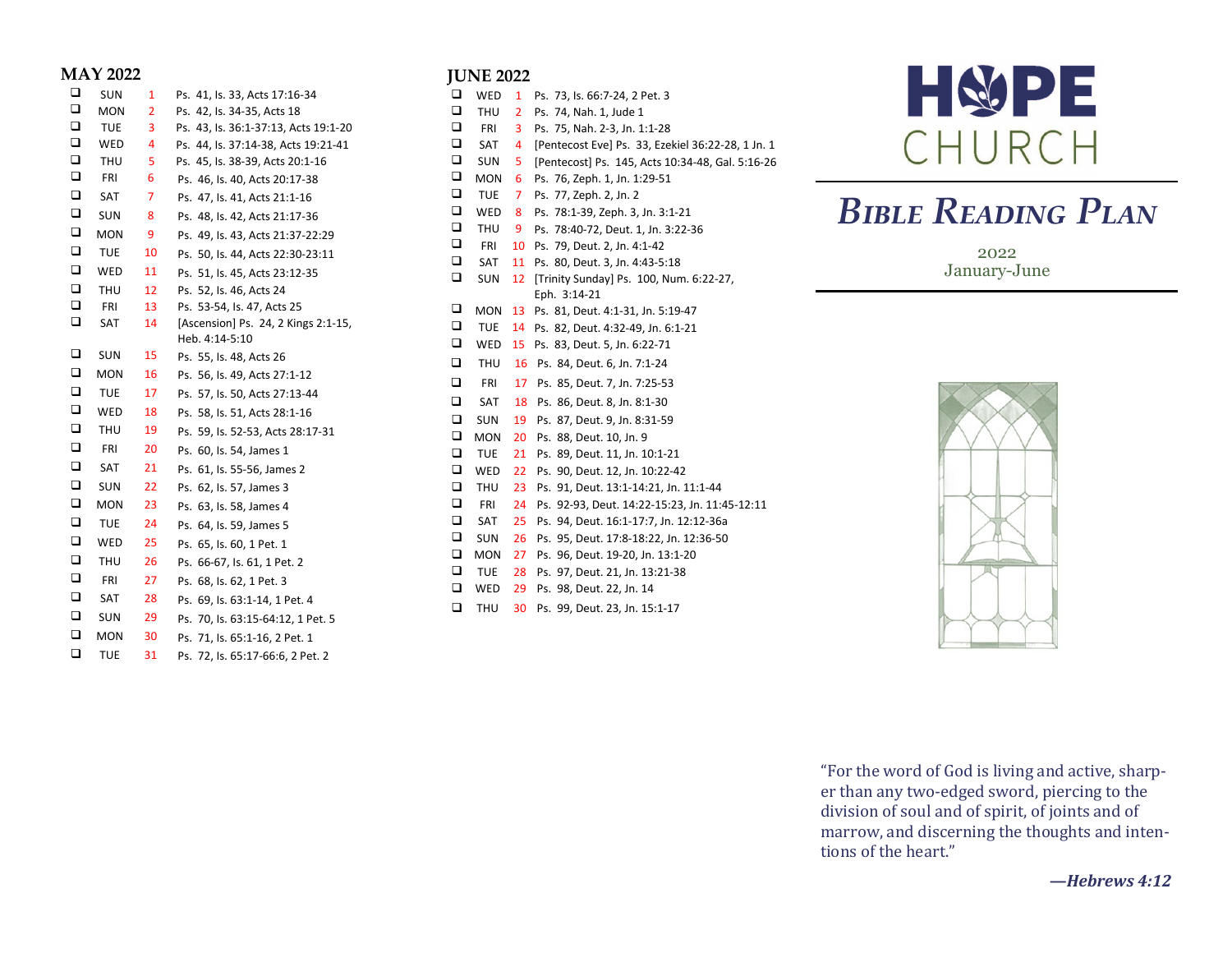### **Hope's Bible Reading 2021 Plan**

This Bible reading plan will guide you and your family through the entire Bible over the course of two years. The readings follow somewhat of a chronological order. There are separate readings for the significant Holy Days of the Christian Year. This plan is designed for private and family devotions.

#### **JULY 2022**

| □      | FRI        | 1  | Ps. | 100-101, Deut. 24:1-25:10, Jn. 15:18-16:15    |
|--------|------------|----|-----|-----------------------------------------------|
| $\Box$ | SAT        | 2  |     | Ps. 102, Deut. 25:11-26:19, Jn. 16:16-33      |
| ◻      | SUN        | з  |     | Ps. 103, Deut. 27, Jn. 17                     |
| ❏      | MON        | 4  |     | Ps. 104, Deut. 28:1-35, Jn. 18:1-27           |
| ◻      | TUE        | 5  |     | Ps. 105, Deut. 28:36-68, Jn. 18:28-40         |
| ◻      | WED        | 6  |     | Ps. 106, Deut. 29, Jn. 19:1-16a               |
| $\Box$ | THU        | 7  |     | Ps. 107, Deut. 30, Jn. 19:16-42               |
| ◻      | FRI        | 8  |     | Ps. 108, Deut. 31:1-29, Jn. 20:1-18           |
| ◻      | SAT        | 9  |     | Ps. 109, Deut. 31:30-32:27, Jn. 20:19-31      |
| □      | SUN        | 10 |     | Ps. 110-111, Deut. 32:28-52, Jn. 21           |
| ❏      | MON        | 11 |     | Ps. 112-113, Deut. 33, Mk. 1:1-20             |
| □      | TUE        | 12 |     | Ps. 114-115, Deut. 34, Mk. 1:21-45            |
| ❏      | WED        | 13 |     | Ps. 116-117, Hab. 1:1-2:1, Mk. 2:1-22         |
| ❏      | THU        | 14 |     | Ps. 118, Hab. 2:2-20, Mk. 2:23-3:12           |
| □      | FRI        | 15 |     | Ps. 119:1-16, Hab. 3, Mk. 3:13-35             |
| ❏      | SAT        | 16 |     | Ps. 119:17-40, Jeremiah 1, Mk. 4:1-20         |
| ❏      | SUN        | 17 |     | Ps. 119:41-64, Jeremiah 2, Mk. 4:21-41        |
| $\Box$ | MON        | 18 |     | Ps. 119:65-88, Jeremiah 3, Mk. 5:1-20         |
| ◻      | TUE        | 19 |     | Ps. 119:89-104, Jeremiah 4, Mk. 5:21-6:6      |
| □      | WED        | 20 |     | Ps. 119:105-128, Jeremiah 5, Mk. 6:7-29       |
| $\Box$ | THU        | 21 |     | Ps. 119:129-152, Jeremiah 6, Mk. 6:30-56      |
| ❏      | FRI        | 22 |     | Ps. 119:153-176, Jeremiah 7:1-8:3, Mk. 7:1-23 |
| □      | SAT        | 23 |     | Ps. 120-121, Jeremiah 8:4-17, Mk. 7:24-8:10   |
| ❏      | SUN        | 24 |     | Ps. 122-123, Jeremiah 8:18-9:26, Mk. 8:11-9:1 |
| ❏      | MON        | 25 |     | Ps. 124-125, Jeremiah 10, Mk. 9:2-29          |
| □      | TUE        | 26 |     | Ps. 126-127, Jeremiah 11, Mk. 9:30-50         |
| ❏      | WED        | 27 |     | Ps. 128-129, Jeremiah 12, Mk. 10:1-31         |
| $\Box$ | THU        | 28 |     | Ps. 130-131, Jeremiah 13, Mk. 10:32-52        |
| ◻      | <b>FRI</b> | 29 |     | Ps. 132, Jeremiah 14, Mk. 11:1-26             |
| ◻      | SAT        | 30 |     | Ps. 133-134, Jeremiah 15, Mk. 11:27-12:17     |
| □      | <b>SUN</b> | 31 |     | Ps. 135, Jeremiah 16, Mk. 12:18-44            |
|        |            |    |     |                                               |

#### **AUGUST 2022**

| ❏ | MON                   | 1  | Ps. 136, Jeremiah 17, Mk. 13               |
|---|-----------------------|----|--------------------------------------------|
| ❏ | TUE                   | 2  | Ps. 137, Jeremiah 18, Mk. 14:1-31          |
| □ | WED                   | 3  | Ps. 138, Jeremiah 19, Mk. 14:32-52         |
| □ | THU                   | 4  | Ps. 139, Jeremiah 20-21, Mk. 14:53-15:15   |
| ❏ | FRI                   | 5  | Ps. 140, Jeremiah 22, Mk. 15:16-47         |
| □ | SAT                   | 6  | Ps. 141, Jeremiah 23, Mk. 16               |
| □ | SUN                   | 7  | Ps. 142, Jeremiah 24, 2 Cor. 1:1-2:4       |
| □ | MON                   | 8  | Ps. 143, Jeremiah 25, 2 Cor. 2:5-3:18      |
| ❏ | TUE                   | 9  | Ps. 144, Jeremiah 26, 2 Cor. 4             |
| □ | WED                   | 10 | Ps. 145, Jeremiah 27-28, 2 Cor. 5:1-6:2    |
| ❏ | THU                   | 11 | Ps. 146, Jeremiah 29, 2 Cor. 6:3-7:1       |
| ◻ | FRI                   | 12 | Ps. 147, Jeremiah 30, 2 Cor. 7:2-16        |
| □ | SAT                   | 13 | Ps. 148, Jeremiah 31, 2 Cor. 8             |
| ❏ | SUN                   | 14 | Ps. 149-150, Jeremiah 32, 2 Cor. 9         |
| □ | MON                   | 15 | Ps. 1-2, Jeremiah 33, 2 Cor. 10            |
| □ | TUE                   | 16 | Ps. 3-4, Jeremiah 34, 2 Cor. 11            |
| ❏ | WED                   | 17 | Ps. 5, Jeremiah 35, 2 Cor. 12              |
| ❏ | THU                   | 18 | Ps. 6, Jeremiah 36, 2 Cor. 13              |
| ❏ | FRI                   | 19 | Ps. 7, Jeremiah 37, Rom. 1                 |
| ❏ | SAT                   | 20 | Ps. 8, Jeremiah 38, Rom. 2                 |
| □ | SUN                   | 21 | Ps. 9, Jeremiah 39:1-40:6, Rom. 3          |
| ❏ | MON                   | 22 | Ps. 10, Jeremiah 40:7-41:18, Rom. 4        |
| □ | TUE                   | 23 | Ps. 11-12, Jeremiah 42-43, Rom. 5          |
| □ | WED                   | 24 | Ps. 13-14, Jeremiah 44, Rom. 6             |
| ❏ | THU                   | 25 | Ps. 15-16, Jeremiah 45-46, Rom. 7          |
| □ | FRI                   | 26 | Ps. 17, Jeremiah 47-48:10, Rom. 8:1-17     |
| ❏ | SAT                   | 27 | Ps. 18, Jeremiah 48:11-47, Rom. 8:18-39    |
| □ | SUN                   | 28 | Ps. 19, Jeremiah 49:1-22, Rom. 9:1-29      |
| □ | MON                   | 29 | Ps. 20, Jeremiah 49:23-39, Rom. 9:30-10:21 |
| ❏ | TUE                   | 30 | Ps. 21, Jeremiah 50:1-20, Rom. 11          |
| □ | WED                   | 31 | Ps. 22, Jeremiah 50:21-46, Rom. 12         |
|   | <b>SEPTEMBER 2021</b> |    |                                            |
| ❏ | THU                   | 1  | Ps. 23, Jeremiah 51:1-23, Rom. 13          |
| □ | FRI                   | 2  | Ps. 24, Jeremiah 51:24-40, Rom. 14         |

❑ SAT 3 Ps. 25, Jeremiah 51:41-64, Rom. 15 ❑ SUN 4 Ps. 26, Jeremiah 52, Rom. 16 ❑ MON 5 Ps. 27, Obad. 1, Philem. 1 ❑ TUE 6 Ps. 28, Ezekiel 1, Col. 1:1-23 ❑ WED 7 Ps. 29, Ezekiel 2-3, Col. 1:24-2:23 ❑ THU 8 Ps. 30, Ezekiel 4-5, Col. 3:1-4:1

| □                | SAT                      | 10             | Ps. 32, Ezekiel 8-9, Eph. 1                                          |
|------------------|--------------------------|----------------|----------------------------------------------------------------------|
| □                | <b>SUN</b>               | 11             | Ps. 33, Ezekiel 10:1-11:13, Eph. 2                                   |
| $\Box$           | MON                      | 12             | Ps. 34, Ezekiel 11:14-12:28, Eph. 3                                  |
| $\Box$           | TUE                      | 13             | Ps. 35, Ezekiel 13, Eph. 4                                           |
| $\Box$           | WED                      | 14             | Ps. 36, Ezekiel 14-15, Eph. 5                                        |
| $\Box$           | <b>THU</b>               | 15             | Ps. 37, Ezekiel 16, Eph. 6                                           |
| $\Box$           | FRI                      | 16             | Ps. 38, Ezekiel 17, Phil. 1                                          |
| $\Box$           | SAT                      | 17             | Ps. 39, Ezekiel 18, Phil. 2                                          |
| $\Box$           | <b>SUN</b>               | 18             | Ps. 40, Ezekiel 19, Phil. 3:1-4:1                                    |
| $\Box$           | <b>MON</b>               | 19             | Ps. 41, Ezekiel 20:1-32, Phil. 4:2-23                                |
| □                | <b>TUE</b>               | 20             | Ps. 42, Ezekiel 20:33-49, 1 Tim. 1                                   |
| $\Box$           | WED                      | 21             | Ps. 43, Ezekiel 21, 1 Tim. 2                                         |
| $\Box$<br>$\Box$ | THU                      | 22             | Ps. 44, Ezekiel 22, 1 Tim. 3                                         |
| □                | <b>FRI</b>               | 23             | Ps. 45, Ezekiel 23, 1 Tim. 4                                         |
| $\Box$           | SAT                      | 24             | Ps. 46, Ezekiel 24, 1 Tim. 5:1-6:2                                   |
| $\Box$           | <b>SUN</b><br><b>MON</b> | 25<br>26       | Ps. 47, Ezekiel 25-26, 1 Tim. 6:3-21<br>Ps. 48, Ezekiel 27, 2 Tim. 1 |
| $\Box$           | TUE                      | 27             | Ps. 49, Ezekiel 28, 2 Tim. 2                                         |
| $\Box$           | WED                      | 28             | Ps. 50, Ezekiel 29, 2 Tim. 3                                         |
| □                | THU                      | 29             | Ps. 51, Ezekiel 30, 2 Tim. 4                                         |
| ❏                | FRI                      | 30             | Ps. 52, Ezekiel 31, Titus 1                                          |
|                  |                          |                |                                                                      |
|                  | OCTOBER 2021             |                |                                                                      |
| □                | SAT                      | 1              | Ps. 53-54, Ezekiel 32, Titus 2-3                                     |
| □                | <b>SUN</b>               | 2              | Ps. 55, Ezekiel 33, Mt. 1                                            |
| □                | MON                      | 3              | Ps. 56, Ezekiel 34, Mt. 2                                            |
| □                | TUE                      | 4              | Ps. 57, Ezekiel 35:1-36:21, Mt. 3                                    |
| □                | WED                      | 5              | Ps. 58, Ezekiel 36:22-37:14, Mt. 4:1-17                              |
| $\Box$           | <b>THU</b>               | 6              | Ps. 59, Ezekiel 37:15-38:23, Mt. 4:18-5:12                           |
| □                | FRI                      | $\overline{7}$ | Ps. 60, Ezekiel 39, Mt. 5:13-32                                      |
| $\Box$           | SAT                      | 8              | Ps. 61, Ezekiel 40:1-43, Mt. 5:33-6:4                                |
| □                | <b>SUN</b>               | 9              | Ps. 62, Ezekiel 40:44-41:26, Mt. 6:5-24                              |
| $\Box$           | MON                      | 10             | Ps. 63, Ezekiel 42:1-43:12, Mt. 6:25-7:14                            |
| $\Box$           | TUE                      | 11             | Ps. 64, Ezekiel 43:13-44:14, Mt. 7:15-8:4                            |
| □                | WED                      | 12             | Ps. 65, Ezekiel 44:15-45:17, Mt. 8:5-34                              |
| $\Box$           | THU                      | 13             | Ps. 66-67, Ezekiel 45:18-46:24, Mt. 9:1-17                           |
| □                | FRI                      | 14             | Ps. 68, Ezekiel 47, Mt. 9:18-38                                      |
| □                | SAT                      | 15             | Ps. 69, Ezekiel 48, Mt. 10                                           |
| □                | <b>SUN</b>               | 16             | Ps. 70, 1 Chron. 1, Mt. 11                                           |
| □                | MON                      | 17             | Ps. 71, 1 Chron. 2, Mt. 12:1-21                                      |
| $\Box$           | <b>TUE</b>               | 18             | Ps. 72, 1 Chron. 3:1-4:23, Mt. 12:22-50                              |
| $\Box$           | WED                      | 19             | Ps. 73, 1 Chron. 4:24-5:26, Mt. 13:1-23                              |
|                  |                          |                |                                                                      |

❑ FRI 9 Ps. 31, Ezekiel 6-7, Col. 4:2-18